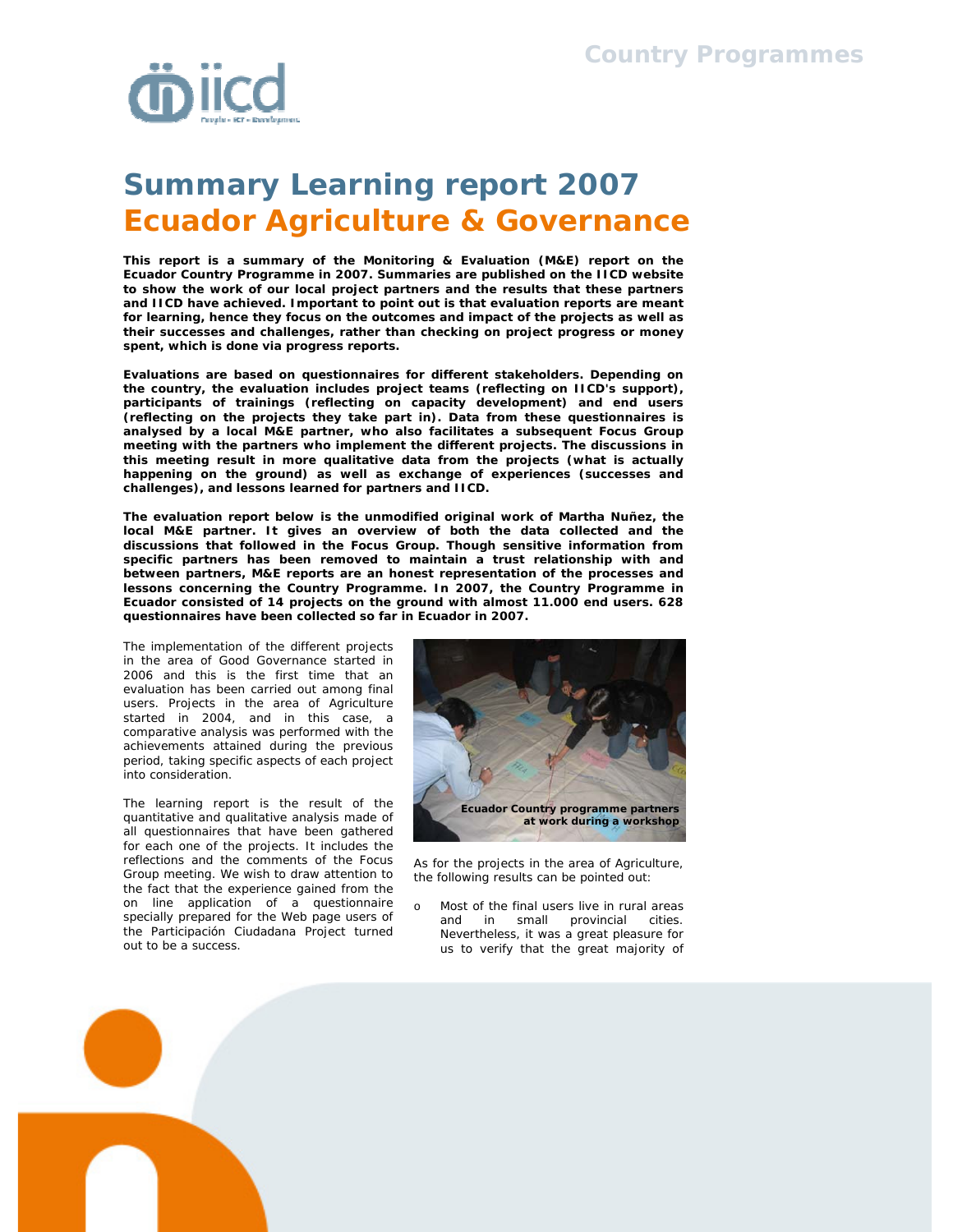- o them have high school education. But, in spite of that, they still earn a below average income;
- o This time again, like in the previous<br>phase, the questionnaires were the questionnaires were responded to mainly by men. This fact has given rise to the need to put forward a discussion concerning gender issues among the members of the Focus Group. The conclusion of these discussions included on one hand, a need to revaluate the role of women in society and to emphasize qualitative outcomes such as the quality of participation and the benefits obtained from the trainings. On the other hand, it was concluded that gender issues are closely related to institutional policy and thus, that it is not possible to find solutions simply by means of trainings addressing this issue.

The achievement of the selected objectives is quite high (86%) and this fact is closely connected with the achievement of the expectations of the participants. These expectations came into being as the users felt the need to receive quality training, empowering them to use ICTs as a tool to improve communication and to raise awareness among people in the communities. Most of the organizations expressed a need for information availability and also their decision to produce their own communication materials, according to their needs. Projects concerning environmental issues show higher levels of achievement of their objectives than in 2006. On the contrary, in the area of livelihood opportunities, this period showed lower levels of achievement than the previous one.

Likewise, with regards to the services offered by the projects, it is noticed that in environmental projects, satisfaction levels among final users have improved a lot if compared to previous phases of the same projects. The one issue that obtained high qualification from the users was quality of information. Moreover, the use of the services provided by the different projects is more and more frequent (56% of the respondents declared that they use them every day or at least once in a week). As for the projects of Livelihood Opportunities the use is less frequent as only 10% uses the services on a daily basis. Here, training is the service that has produced high levels of satisfaction. 46% of respondents declared that the quality of information is highly satisfactory and a third part of them thinks the same about the timeliness of the

information they receive. These results have been taken into consideration and also the comments concerning the Web page of the projects in the area of Good governance (Participación Ciudadana and Radio La Luna), as these remarks enabled us to fully understand the importance that the information at hand should be not only updated but also of good quality.

The Focus Group discussed the different ways in which the projects should make sure of the quality and timeliness of information. Another matter of reflection were the advantages of working with "promotores" or "reporteros" (people that work directly with the communities; extension workers). Promoters are important as they act as "mediators" between the information or the use of new technologies and the final users.

Finally, the Focus Group discussed the advantages for the users to have a direct access to new technologies. The need for new mechanisms of interaction and feedback was acknowledged as well as the hindrances caused by technological and operating shortcomings and connectivity issues. Considering the previous analysis, the focus Group proposed the following actions:

- o To advocate for society to act in compliance with the right of every community to have access to connectivity;
- o To establish wireless networks in the communities;
- To provide a more permanent infrastructure;
- o To improve technology in the institutions;
- To strengthen training for the members of the technical teams and for the end users as a way to reduce their dependence on reporteros and promotores;
- o To use questionnaires to find out about the needs for information of the users and their opinions;
- To establish strategic alliances and to strengthen the sharing of experiences and information among the projects.

The impacts attained by the projects are very positive and they go beyond the results obtained in previous periods. Projects in the area of Environment have reached an impact of 90% concerning the increase of awareness. This can be confirmed by the fact that users now foresee a lot of opportunities in the use of ICTs and also because the number of people strongly committed to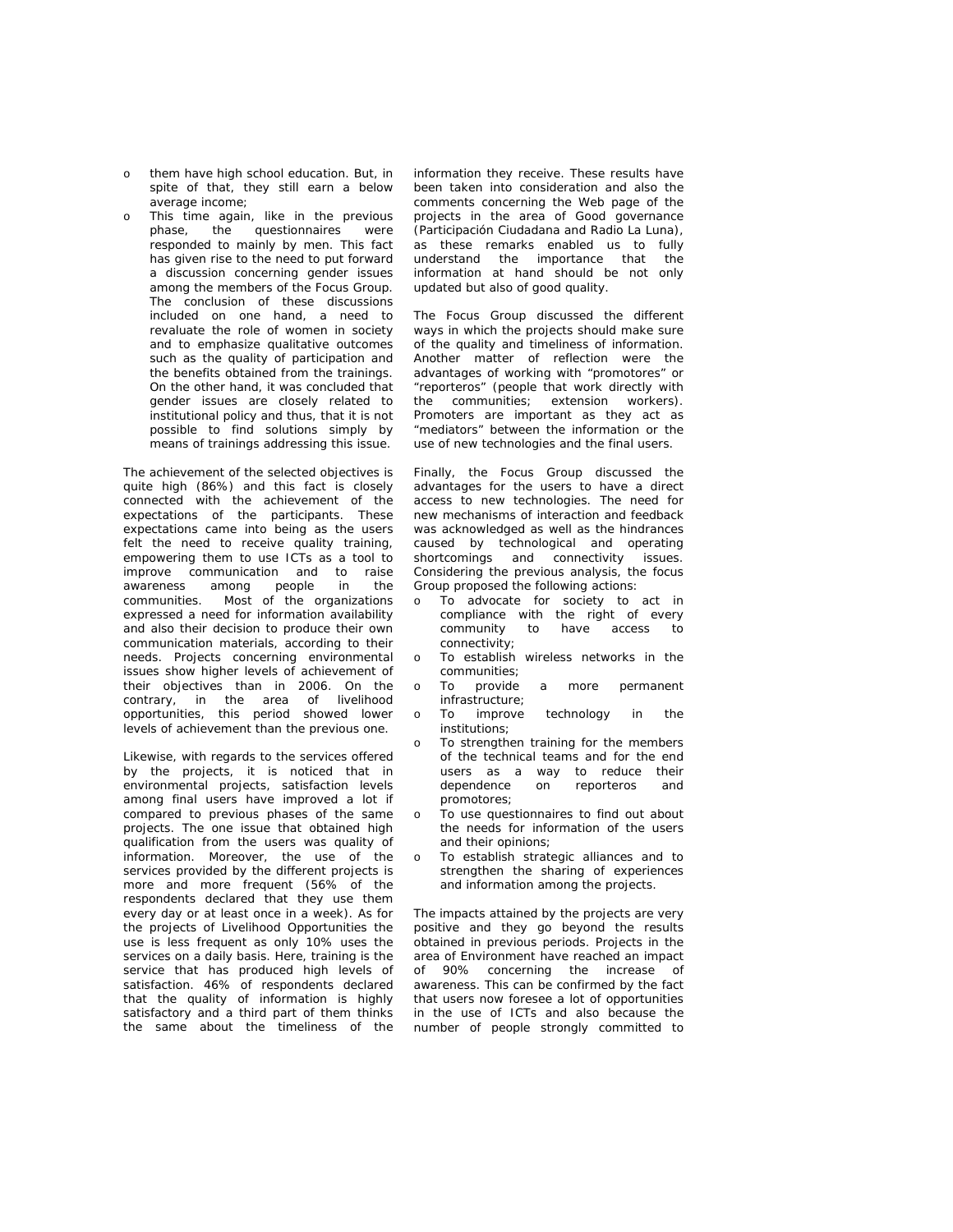environmental issues grows more and more. The achievements in the projects of Livelihood Opportunities vary according to the projects, as some of them show very important results while others have not succeeded in reaching encouraging outcomes so far.

As for empowerment, an important increase can also be noticed, and here again the most encouraging results correspond to the projects dealing with environmental issues (83%). One of the most important changes resulting from this phase of the projects is that final users feel now much more self confident and, thus, they are strongly determined to play a role of active participation in decision making not only in their working environments but also in the community. The achievements in computer skills are also very positive, even though they are not as impressive as the ones in previous evaluations. One of the projects in Livelihoods has also succeeded in increasing the empowerment levels of its end users.

As far as economic impact is concerned, the achievements are really encouraging; 91% of the users of environmental projects acknowledged that these projects have reached a positive economic impact, a figure that shows a huge increase if compared to the 40% of users that had expressed a similar opinion during the previous period. And in some aspects, the results are even more impressive. Like the ones that show that users can now foresee better job opportunities in the future, that they feel a strong motivation to improve their own performance at work and that they consider that they are now able to make a better use of their income and a more responsible use of natural resources. Unfortunately, among the users of Livelihood Opportunities projects the appreciations are not so optimistic.

Projects dealing with environmental issues have also increased their organisational or sector impact compared to last year (87% vs. 63%). One particular project in the area of Livelihood Opportunities has also succeeded in increasing its impact in the sector (73% vs. 59%).

All issues dealing with the impact attained by the projects, mainly the ones in the area of Environment, and the difference with regard to the results of the previous phase have been a matter of discussion during the Focal Group meetings. The objective of the discussion was to corroborate if the results

were due to the actions that had been carried on or if the modifications introduced in the statements of the questionnaires were the real cause for the answers delivered by the users. The reflections carried out during the focus group meetings showed that the consolidation of some conscious actions during this period have lead to such positive results. CAMARI has improved its infrastructure and has enlarged its services to the users in order to generate more income; C-CONDEM has performed a successful job in handling natural resources in danger of extinction. It has also done a great job with a plan for community tourism and in enabling the participation of its users in the generation of information.

In the area of Good Governance, the analysis entailed an individual examination of each one of the projects due to the peculiarities of the projects and also because of the differences in the application of the questionnaires. Only the shared general aspects are shown here:

It is easily observed that most of the respondents are men, and in the case of FFLA they are generally young men living in rural areas and in different provincial cities. The reasons for participation vary according to the objectives of the projects and they are closely connected with the reasons regarding the achievement of the selected goals, most of which have been successfully fulfilled; in some cases, there is a desire of the users to make a contribution to the development of their communities and a need to learn and to share knowledge among young people. In some other cases, objectives refer to the fact that having updated information available concerning the real situation of the country is really essential.

As a consequence of all this, the services of the projects are frequently used and that levels of satisfaction are high, especially among the users of the FFLA project, where 83% of the respondents described the technical support, the resources and the services obtained as very satisfactory.

As for the impact of the projects the results are very positive. The wider impact was attained by awareness rising, mainly with regards to more understanding of the opportunities offered by ICTs in the good governance sector. As far as empowerment is concerned, the results obtained show an enlarged active participation in community or